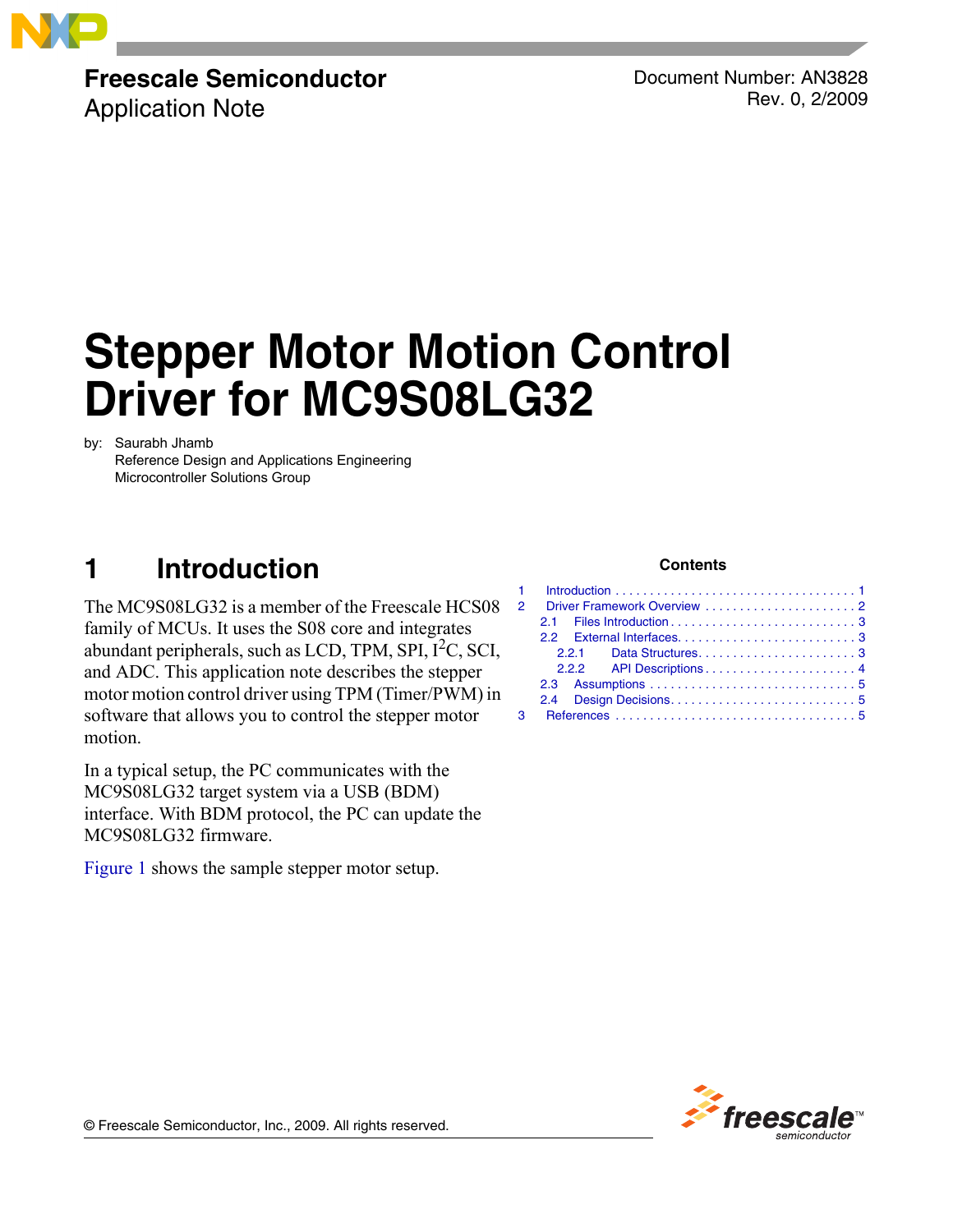

**Driver Framework Overview**



**Figure 1. Sample Stepper Motor Setup**

<span id="page-1-1"></span>In this document, the driver interfaces are explained. Various applications for MC9S08LG32 can make use of this driver. The next sections of this document describe the details and the steps for creating an application using it.

## <span id="page-1-0"></span>**2 Driver Framework Overview**

The motion control driver is provided in the form of multiple C code files. You can add these files to your applications. Some low level functions in the driver files are specific to the stepper motor being used. The next sub-sections describe these functions in detail.

With the integration of a motion control driver, you can call driver APIs to control the stepper motor motion in your application.

[Figure 2](#page-2-3) illustrates the project for the MC9S08LG32 motion control driver.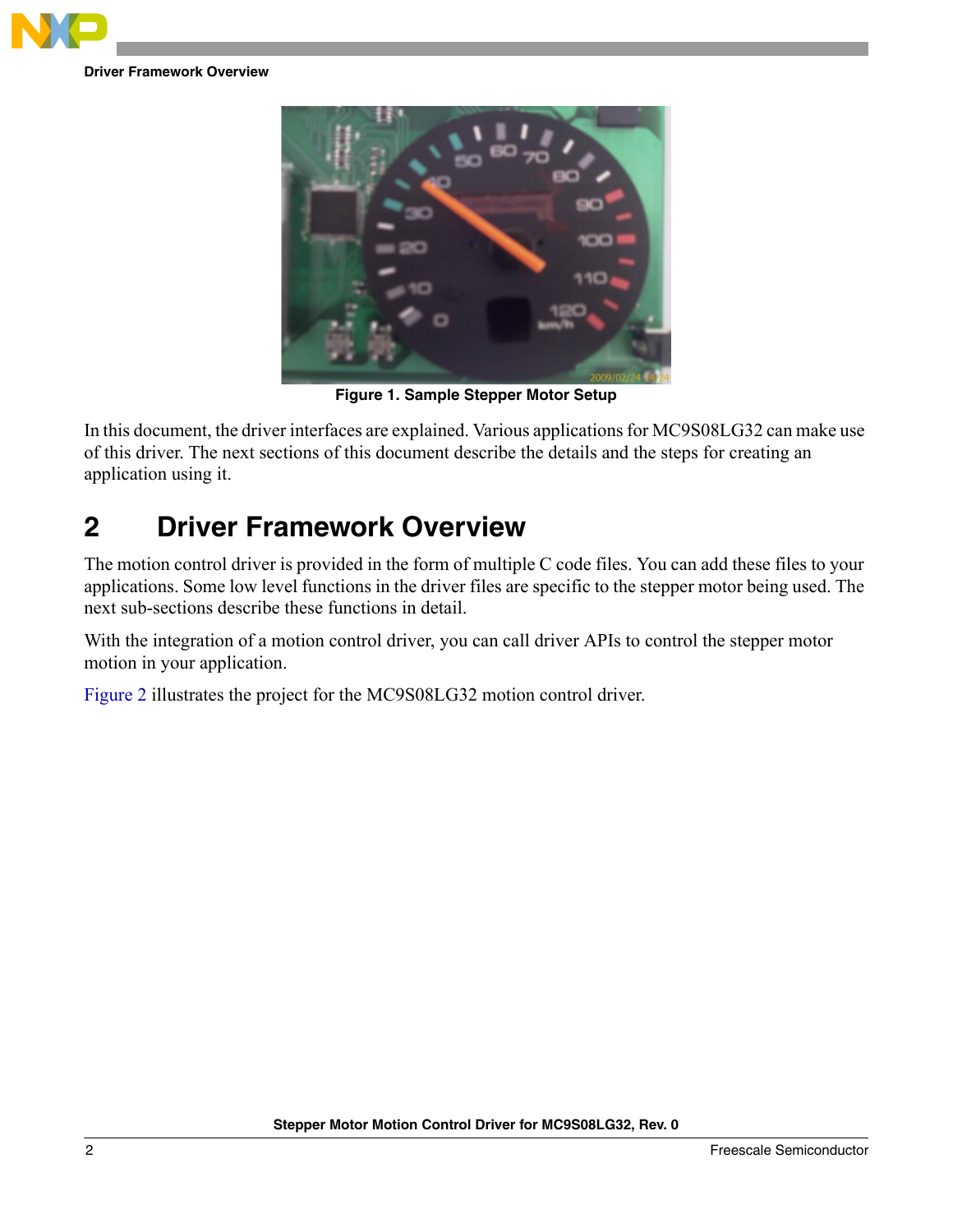



**Figure 2. MC9S08LG32 Stepper Motor Motion Control Driver**

## <span id="page-2-3"></span><span id="page-2-0"></span>**2.1 Files Introduction**

These five files are associated with the driver.

- **stepper driver.c** It is the main file for the driver, and contains the various high level API definitions exposed to the applications for motion control.
- **stepper driver.h** Contains the high level API declarations and the configuration macros intended for use by the application. It is included in the applications that intend to use the stepper motor driver.
- **stepper int.c** Contains the internal structures and APIs.
- **stepper int.h** Declares the internal APIs that are used to give motion control capabilities to the application.
- **stepper data.c** Contains the read-write data and global variables used by the driver.

## <span id="page-2-1"></span>**2.2 External Interfaces**

#### <span id="page-2-2"></span>**2.2.1 Data Structures**

#### **2.2.1.1 Configuration Macros**

#### **#define MODE\_2TPM\_2GPIO**

This macro defines the mode for stepper motor pins to be driven by two TPM pins and two GPIOs.

#### **NOTE**

You must connect the stepper motor accordingly.

#### **Stepper Motor Motion Control Driver for MC9S08LG32, Rev. 0**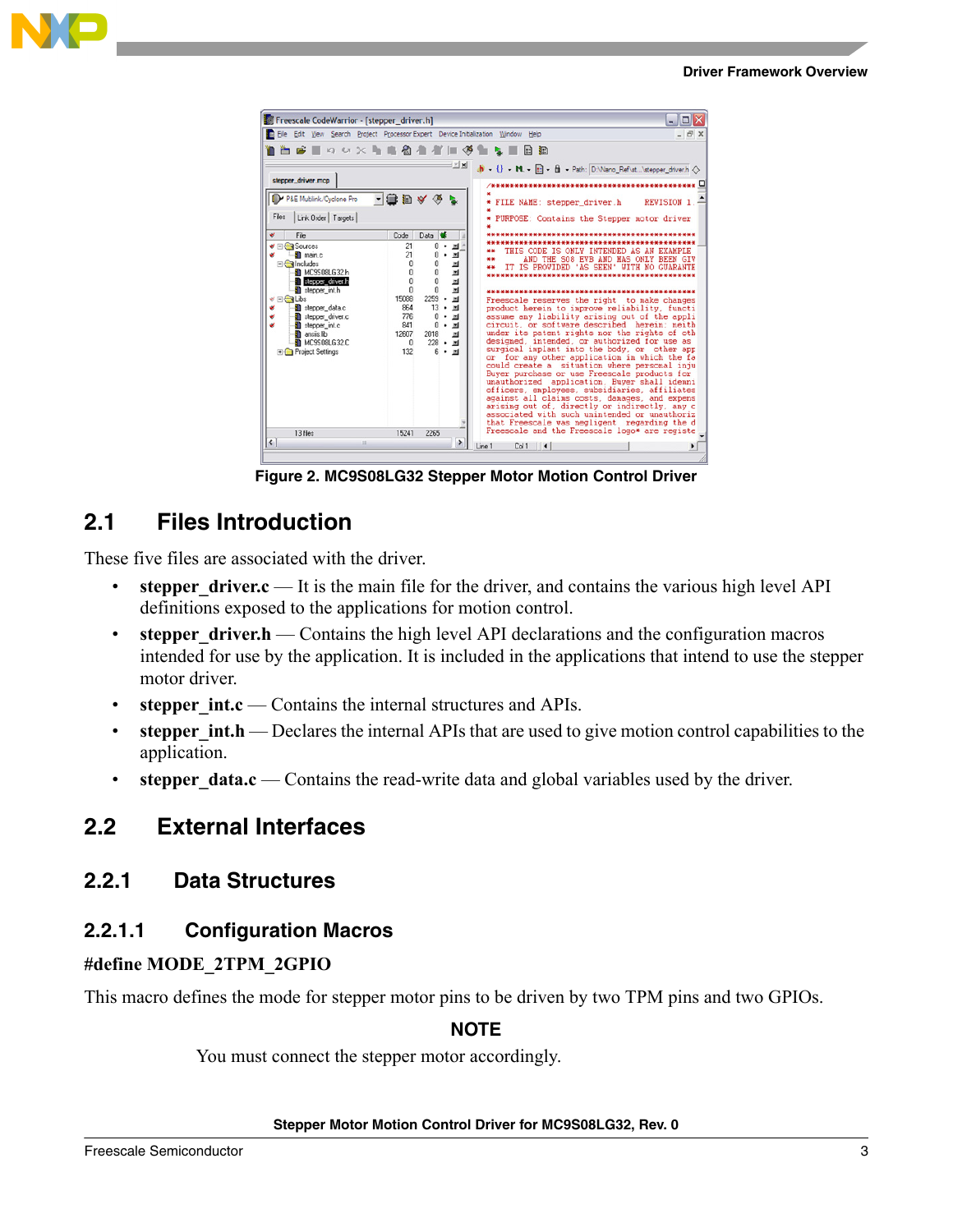

**Driver Framework Overview**

### **#define STEPPER\_MOVE\_CLKWISE**

This macro defines the direction of the stepper motor motion as clockwise.

#### **#define STEPPER\_MOVE\_ANTICLKWISE**

This macro defines the direction of the stepper motor motion as anti-clockwise.

### **#define CURRENT\_DRIVER\_IC\_ON**

This macro activates the current driver IC that is used to drive the stepper motor.

#### **#define CURRENT\_DRIVER\_IC\_OFF**

This macro deactivates the current driver IC that is used to drive the stepper motor.

## <span id="page-3-0"></span>**2.2.2 API Descriptions**

Here are the detailed descriptions for all the APIs exported to the application by the motion control driver. These interfaces are used by the application to access various stepper motor operation modes.

#### **2.2.2.1 InitStepper**

#### **Prototype**

void InitStepper(void)

#### **Description:**

Initializes the working mode of the stepper motor as:

- $PIN1$  TPM1CH0
- $PIN2 = PTI0$
- $PIN3 = PT11$
- PIN4 TPM1CH1

It initializes all the required TPM and GPIO registers, but does not enable the TPM clock.

#### **2.2.2.2 MotorCurrentDriverCE\_Toggle**

#### **Prototype**

void MotorCurrentDriverCE\_Toggle(unsigned char currentdriver)

#### **Description:**

Toggles the ChipSelect signal (active low) for the current driver IC that is required to operate the stepper motor. Argument passed is CURRENT\_DRIVER\_IC\_ON or CURRENT\_DRIVER\_IC\_OFF.

#### **2.2.2.3 DriveStepper\_to\_zero**

#### **Prototype**

void DriveStepper to zero(void)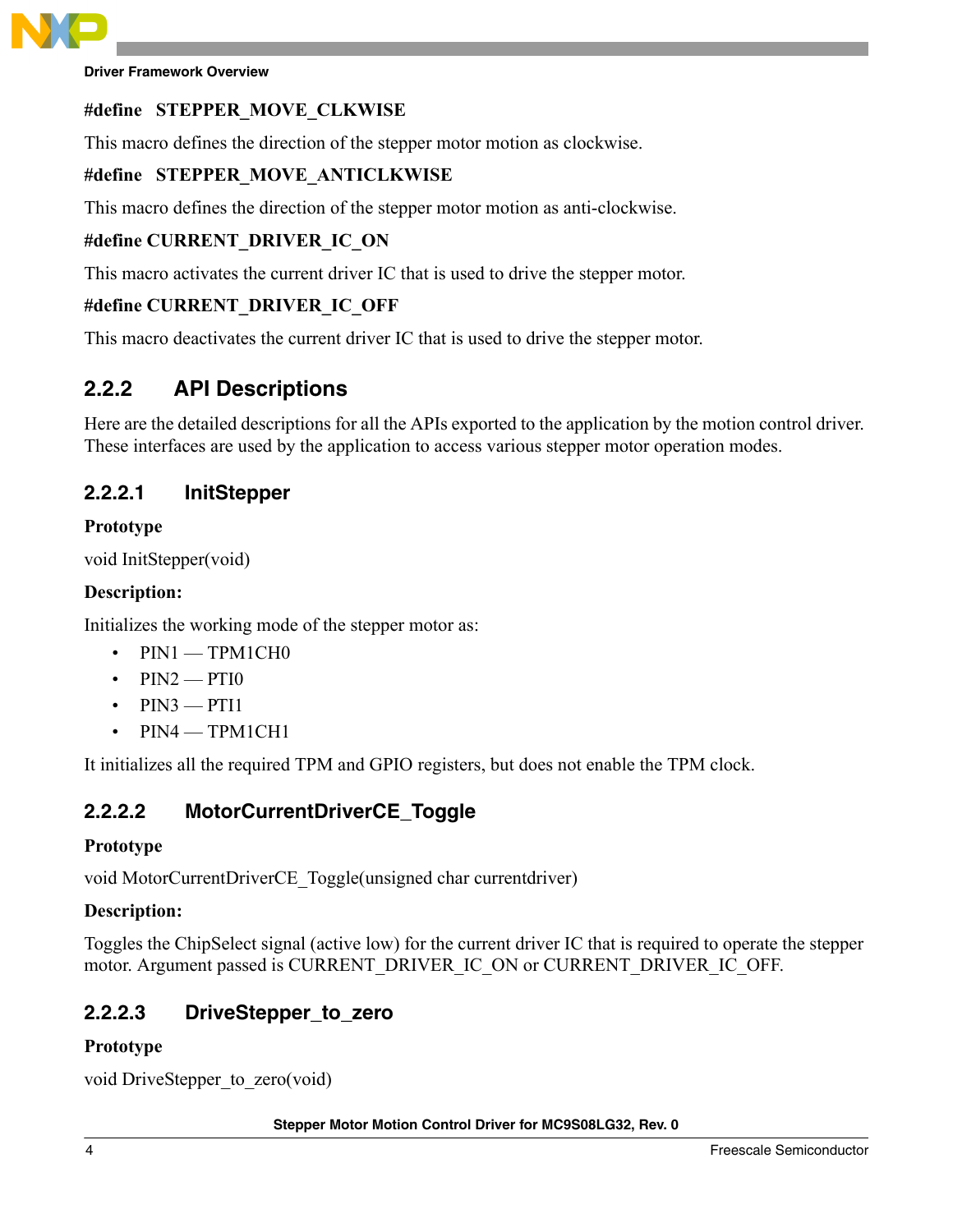

#### **Description:**

Uses a specified process to move stepper to initial zero position. This function might be different for different stepper motors. It basically programs a predefined movement that is designed to avoid jitter and noisy motions as it moves to the initial zero position.

#### **2.2.2.4 move\_motor\_microstep**

#### **Prototype**

void move motor microstep(unsigned int num of steps, unsigned char direction)

#### **Description:**

Provides movement of stepper motor in micro-steps. Each micro-step equals 1/12 degree.

#### **2.2.2.5 move\_motor\_partialstep**

#### **Prototype**

void move motor partialstep(unsigned int num of steps, unsigned char direction)

#### **Description:**

Provides movement of stepper motor in partial steps. Each partial step equals 1/3 degree.

#### **2.2.2.6 move\_motor\_fullstep**

#### **Prototype**

void move motor fullstep(unsigned int num of steps, unsigned char direction)

#### **Description:**

Provides movement of stepper motor in full steps. Each full step equals 1 degree.

### <span id="page-4-0"></span>**2.3 Assumptions**

The descriptions in this document assume that the person reading it has full knowledge of all the configuration registers of all the blocks in the MC9S08LG32, especially TPM and PORTs.

### <span id="page-4-1"></span>**2.4 Design Decisions**

- Provided all the types of steps supported in the stepper motor through the TPM block of the MC9S08LG32.
- Provided mechanism for initial driving of stepper motor to zero without audible jitter.

## <span id="page-4-2"></span>**3 References**

See [S08LG Product Summary Page](http://www.freescale.com/webapp/sps/site/prod_summary.jsp?code=S08LG&fsrch=1) for more information and the documents released for MC9S08LG32.

**Stepper Motor Motion Control Driver for MC9S08LG32, Rev. 0**